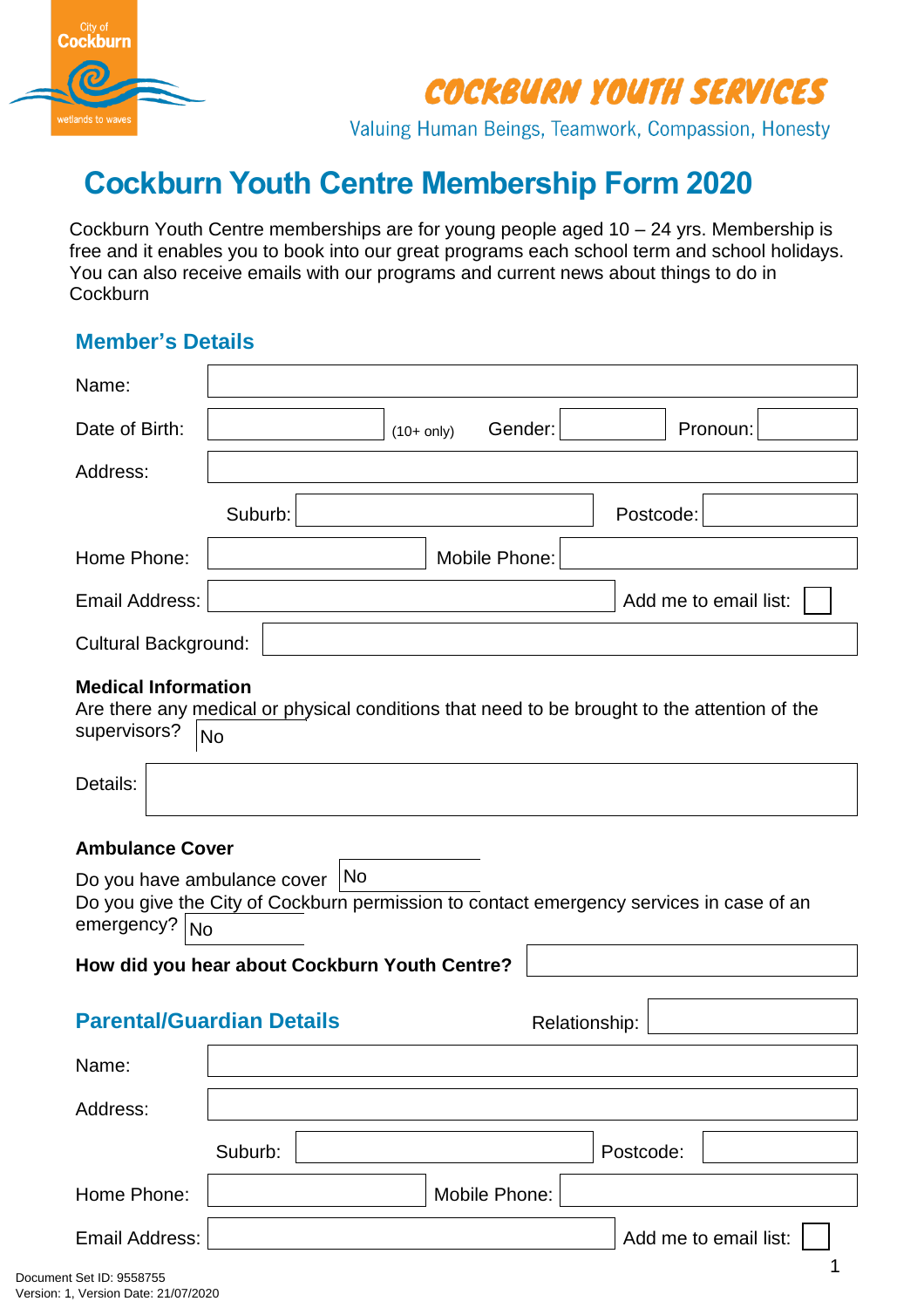

Valuing Human Beings, Teamwork, Compassion, Honesty

## **Emergency Contact (other than parent/guardian**

| Name:         |               |  |
|---------------|---------------|--|
| Relationship: |               |  |
| Home Phone:   | Mobile Phone: |  |

## **Information for Parents/Guardians**

#### **Cancellation Procedure**

If members are unable to attend their class, the centre must be notified 24 hours prior to the beginning of class. Credits will be given to participants if they notify the centre within this timeframe. If participants do not notify the centre of their absence they are not eligible for a credit. A credit can be used within 3 months (that term/holiday period) of the cancellation date. If the Youth Centre, for unforeseen reasons, cancels a term class the member will automatically be issued with a credit which can be used by liaising with the centres Bookings and Activities Officer for an alternative arrangement.

#### **Behaviour and Consequences**

Misbehaviour will be dealt with using our warning system. Usually there will be 3 warnings given. On the third warning the young person will be asked to leave the Youth Centre immediately, and will be given a ban for a specific period of time depending on the severity of the incident and at the discretion of the Youth Centre staff. The warning level may also be automatically escalated depending on the severity of the breach.

#### **Rules and Regulations**

For a full explanation of our rules and regulations please see the Bill of Rights attached (which your child will need to sign). In summary the rules are:

- No bullying of any kind
- No swearing
- No racist or sexist language
- No verbal abuse or threats to peers or staff.
- No fighting or aggressive behaviour
- No weapons or illegal items are to be brought into the centre or any program
- No deliberate damage to any property
- No stealing

Members are expected to treat staff, equipment and each other with respect at all times. Under no circumstance will anyone that appears the influence of any substance be allowed in the Cockburn Youth Centre.

#### **Duty of Care**

The City of Cockburn Youth Centre aims to provide a Safe and Welcoming environment and our staff will do all they can to make sure all young people are safe and taken care of whilst at the Youth Centre or participating in our programs.

Please note the City of Cockburn staff do not hold the authority to keep young person's at the centre at the request of parents. The City of Cockburn does not take responsibility for young person's whom leave the Youth Centre or who are not on the premises.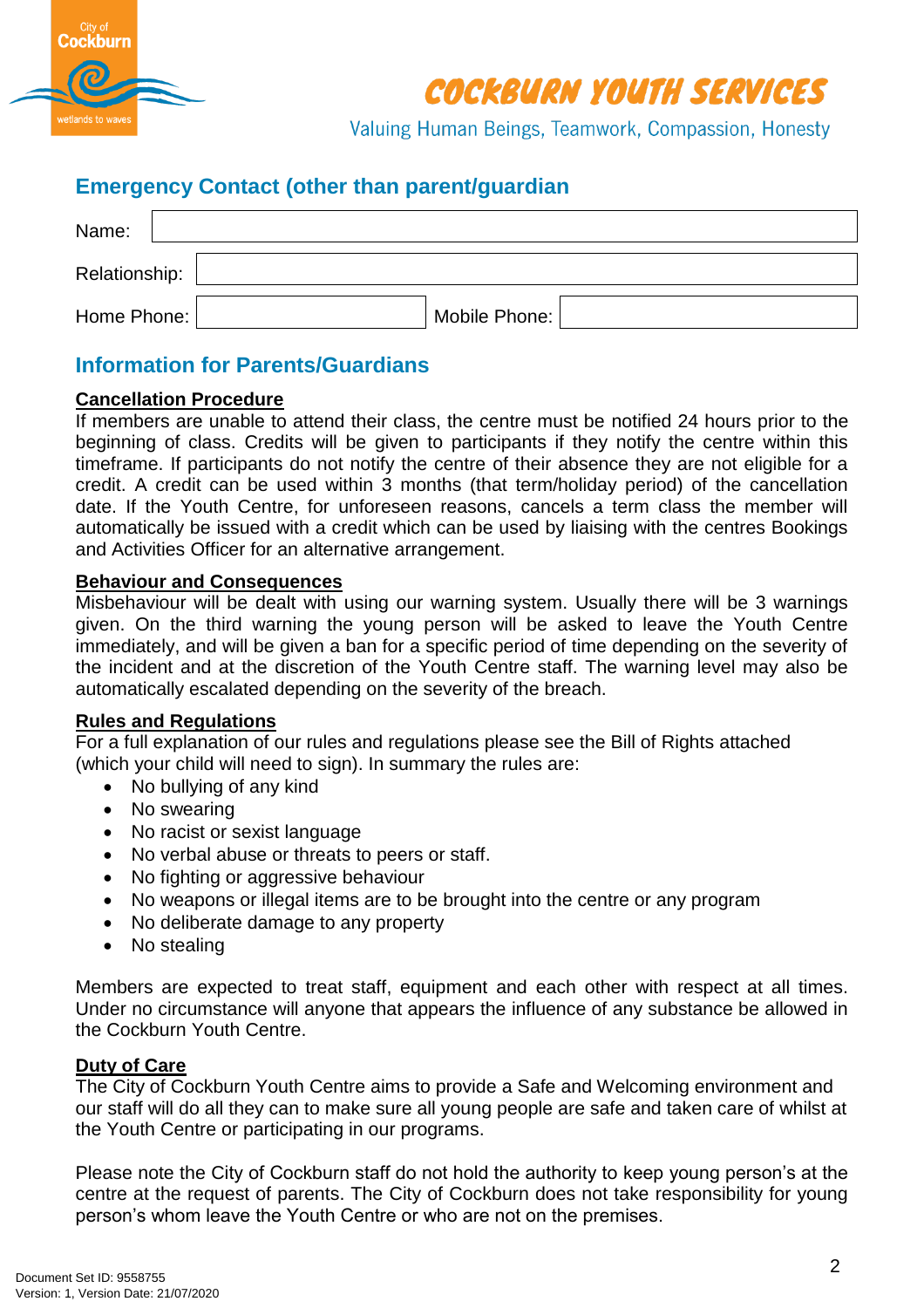

Valuing Human Beings, Teamwork, Compassion, Honesty

## **Parent/Guardian to sign**

I, the contract of the contract of the contract of the contract of the contract of the contract of the contract of the contract of the contract of the contract of the contract of the contract of the contract of the contrac will be given appropriate medical assistance and I agree to meet any expenses incurred for medical treatment or transport. My child has read the "Cockburn Youth Services Bill of Rights" and understands the conditions. I agree that my child may be sent home at the discretion of Cockburn Youth Services staff. If my child is sent home due to inappropriate behaviour I agree that refunds will be denied and I will meet any costs incurred.

I acknowledge that the City of Cockburn will not be liable for loss, damage or injury to property or person that may occur whilst attending the Cockburn Youth Centre or other Cockburn Youth Services programs or activities. I also acknowledge my child will be held accountable for any damages to equipment he/she hires while at the Youth Centre. This includes hired items that are not returned.

#### **Photo Disclosure**

I give permission for photographs or video footage of my child's participation in any Cockburn Youth Services program to be used by the City of Cockburn for promotional purposes. I agree that I have no claim against the City of Cockburn for any reward for the publication of photographs or videos.

|                                                                                                           | I give permission for my child to participate in surveys conducted on behalf of the City of<br>Cockburn, which are for the purpose of evaluating the Youth Services they provide. |  |
|-----------------------------------------------------------------------------------------------------------|-----------------------------------------------------------------------------------------------------------------------------------------------------------------------------------|--|
| <b>Participant Contract</b>                                                                               |                                                                                                                                                                                   |  |
| <b>Bill of Rights</b>                                                                                     |                                                                                                                                                                                   |  |
|                                                                                                           | Everyone attending Cockburn Youth Centre programs and activities has the right to:                                                                                                |  |
| Be treated with courtesy, kindness and respect.<br>Express their feelings and opinions assertively.<br>٠  |                                                                                                                                                                                   |  |
| $\bullet$                                                                                                 | Relax and recreate in an atmosphere of harmony and co-operation.                                                                                                                  |  |
| Feel secure and safe in a supportive environment.<br>$\bullet$                                            |                                                                                                                                                                                   |  |
| rights of all involved.                                                                                   | Expect that Cockburn Youth Centre rules are fair, consistently implemented and respect the                                                                                        |  |
| $\bullet$<br>intellectual diversity.                                                                      | Be valued for their individuality including that of race, gender, culture, age, physical or                                                                                       |  |
| To support these rights we all agree to:                                                                  |                                                                                                                                                                                   |  |
| $\bullet$                                                                                                 | Make all people feel welcome and ask them to join in our activities, or be part of our group.                                                                                     |  |
| Treat others with courtesy, kindness and respect.<br>$\bullet$<br>$\bullet$                               | Listen to other people and try to understand their points of view.                                                                                                                |  |
| Talk and discuss instead of yelling and arguing.<br>$\bullet$                                             |                                                                                                                                                                                   |  |
| Help each other and be co-operative.<br>$\bullet$                                                         |                                                                                                                                                                                   |  |
| $\bullet$                                                                                                 | Watch out for each other to ensure everyone is safe and secure.                                                                                                                   |  |
| Be responsible for our own actions.<br>$\bullet$<br>Apologise if we hurt someone's feelings.<br>$\bullet$ |                                                                                                                                                                                   |  |
| Value others for their individual differences.<br>$\bullet$                                               |                                                                                                                                                                                   |  |
|                                                                                                           |                                                                                                                                                                                   |  |
| Respect each other's property.<br>$\bullet$                                                               |                                                                                                                                                                                   |  |

## **Participant Contract**

## **Bill of Rights**

#### **Everyone attending Cockburn Youth Centre programs and activities has the right to:**

- Be treated with courtesy, kindness and respect.
- Express their feelings and opinions assertively.
- Relax and recreate in an atmosphere of harmony and co-operation.
- Feel secure and safe in a supportive environment.
- Expect that Cockburn Youth Centre rules are fair, consistently implemented and respect the rights of all involved.
- Be valued for their individuality including that of race, gender, culture, age, physical or intellectual diversity.

### **To support these rights we all agree to:**

- Make all people feel welcome and ask them to join in our activities, or be part of our group.
- Treat others with courtesy, kindness and respect.
- Listen to other people and try to understand their points of view.
- Talk and discuss instead of yelling and arguing.
- Help each other and be co-operative.
- Watch out for each other to ensure everyone is safe and secure.
- Be responsible for our own actions.
- Apologise if we hurt someone's feelings.
- Value others for their individual differences.
- Respect each other's property.
- Support the Cockburn Youth Centre Rules